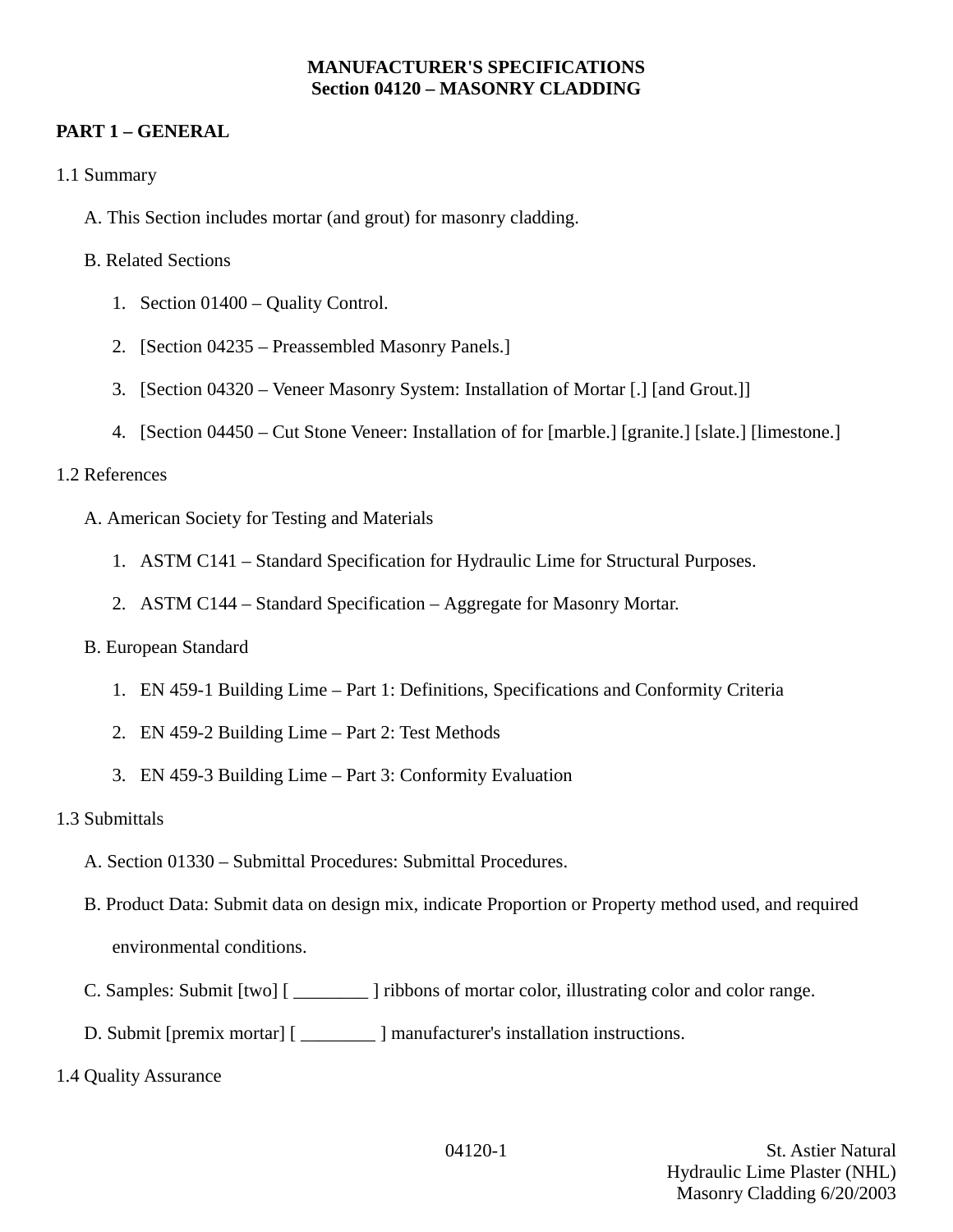- A. Perform Work in accordance with Manufacturer's Instructions
- 1.5 Qualifications
	- A. Manufacturer: All St. Astier NHL shall be obtained from: LimeWorks.us 3145 State Road Telford, PA 18969 215-536-6706 215-453-1310 Fax [info@limeworks.us](mailto:info@limeworks.us)  [www.Lime](http://www.LimeWorks.us/) *[Works](http://www.LimeWorks.us/)*[.us](http://www.LimeWorks.us/)

Or its authorized distributors.

B. Installer: Company specializing in performing plaster/stucco work with a minimum of three (3) years

experience.

- 1.6 Storage and Handling
	- A. Maintain packaged materials clean, dry, and protected against dampness, freezing, and foreign matter.
- 1.7 Pre-Installation Meetings
	- A. Section 1300 Administrative Requirements: Pre-Installation Meeting.
	- B. Convene minimum one week prior to commencing work of this SECTION.
- 1.8 Environmental Requirements
	- A. Provide environmental conditions at areas where Work of this SECTION is being performed to allow lime mortar to properly cure.
	- B. Take precautionary measures necessary to assure that excessive temperature changes do not occur.
	- C. Do not apply lime mortar unless minimum ambient temperature of 45 degrees F and a maximum of 85 degrees F has been and continues to be maintained for a minimum of 48 hours prior to application and until mortar is cured.
	- D. Hot Weather Requirements: Protect lime mortar for uneven and excessive evaporation during dry, hot weather. Provide tarping over the outside of all scaffolding.
	- E. Cold Weather Requirements: IMIAC Recommended Practices and Guide Specifications for Cold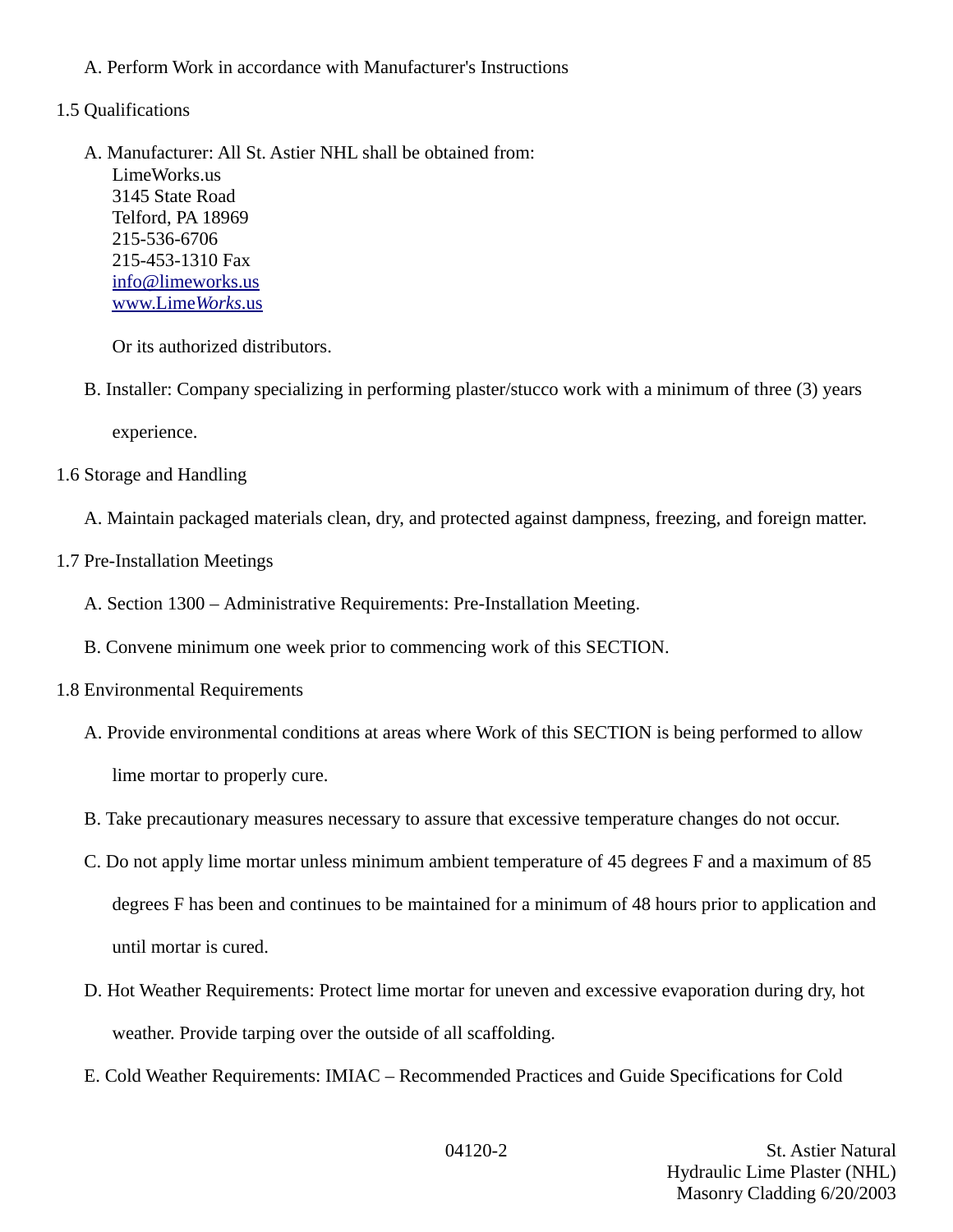Weather Masonry Construction.

# **PART 2 – PRODUCTS**

- 2.1 Lime Mortar (NHL)
	- A. Manufacturer
		- 1. CESA Imported and distributed by Lime*Works*.us
		- 2. Substitutions not permitted.

## 2.2 Components

- A. Mortar Base Materials
	- 1. Binder:
		- a. St. Astier Natural Hydraulic Lime NHL 2
		- b. St. Astier Natural Hydraulic Lime NHL 3.5
		- c. St. Astier Natural Hydraulic Lime NHL 5
		- d. Premix Mortar:
			- I. Ecologic G, Ecomortar G
			- II. Ecologic F, Ecomortar F
	- 2. Aggregate: Natural or Manufactured Sharp Sand with at least 4 grades forming a substantial part of the sand and no more than 3% of particles smaller than grade #200 (0.075 mm).
	- 3. Water: Clean and potable.
- B. [Mortar Color]
	- 1. Mortar Color: [Mineral oxide pigment;] [ \_\_\_\_ ] [ \_\_\_\_ ] color; [ \_\_\_\_\_\_ ] manufactured by
		- $[$   $\qquad$   $]$ .

# 2.3 Mortar / Grout Mixes

- A. 1 part NHL 2 and [1.5] [2] [2.5] [3] parts of sand, proportioned by volume.
- B. 1 part NHL 3.5 and [1.5] [2] [2.5] [3] parts of sand, proportioned by volume.
- C. 1 part NHL 5 and [1.5] [2] [2.5] [3] parts of sand, proportioned by volume.